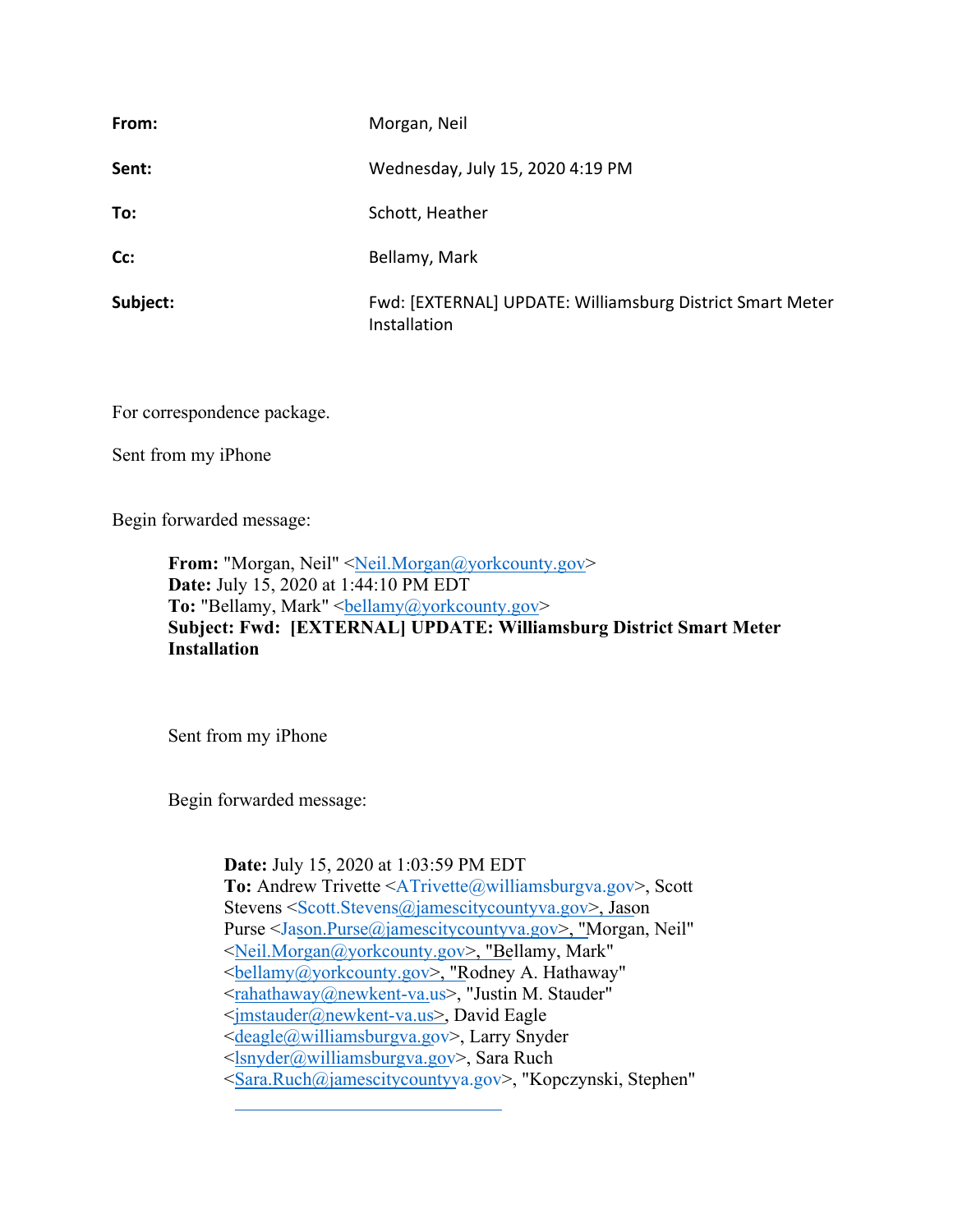$\langle \text{kopczyns}(\hat{\mathbf{a}}) \rangle$  orkcounty.gov>, Richard Opett  $\langle \text{rapett}(\hat{\mathbf{a}}) \rangle$ newkentva.us> **Subject: [EXTERNAL] UPDATE: Williamsburg District Smart Meter Installation** 

Good afternoon,

I hope you all are doing well and continuing to stay safe. I have an update on our Smart Meter installation in our Williamsburg service area, which includes James City County, parts of York County and a section of New Kent County.

The equipment needed to run these smart meters that I described in my April  $9<sup>th</sup>$  email below have been installed on various poles across the area. The next step will be to exchange our customers' current meters with a new Smart Meter starting on Monday, August  $17<sup>th</sup>$ . This type of meter would be the same kind of meter installed in our Colonial Williamsburg area a few years ago.

Customers will receive a postcard from Dominion Energy letting them know about this upcoming exchange. Customers do have the right to opt out of having their meters exchanged. Before work is done, our contractor that will be performing this work will alert the customer and maintain social distance while speaking with them to let them know they are there to exchange their meter. If the time to make the exchange is not convenient for the customer, the contractor will set up an appointment time that does work. In these times, many customers are still working from home. Losing power, even if it is only three minutes (the average time it takes to make a seamless exchange without issues), can cause loss in work productivity. We do not want to disrupt our customers' lives.

When finalized, I will send you a brief presentation that gives an overview of this project, a map of the area that will be affected with this meter exchange effort, and the benefits our customers will gain with these new meters.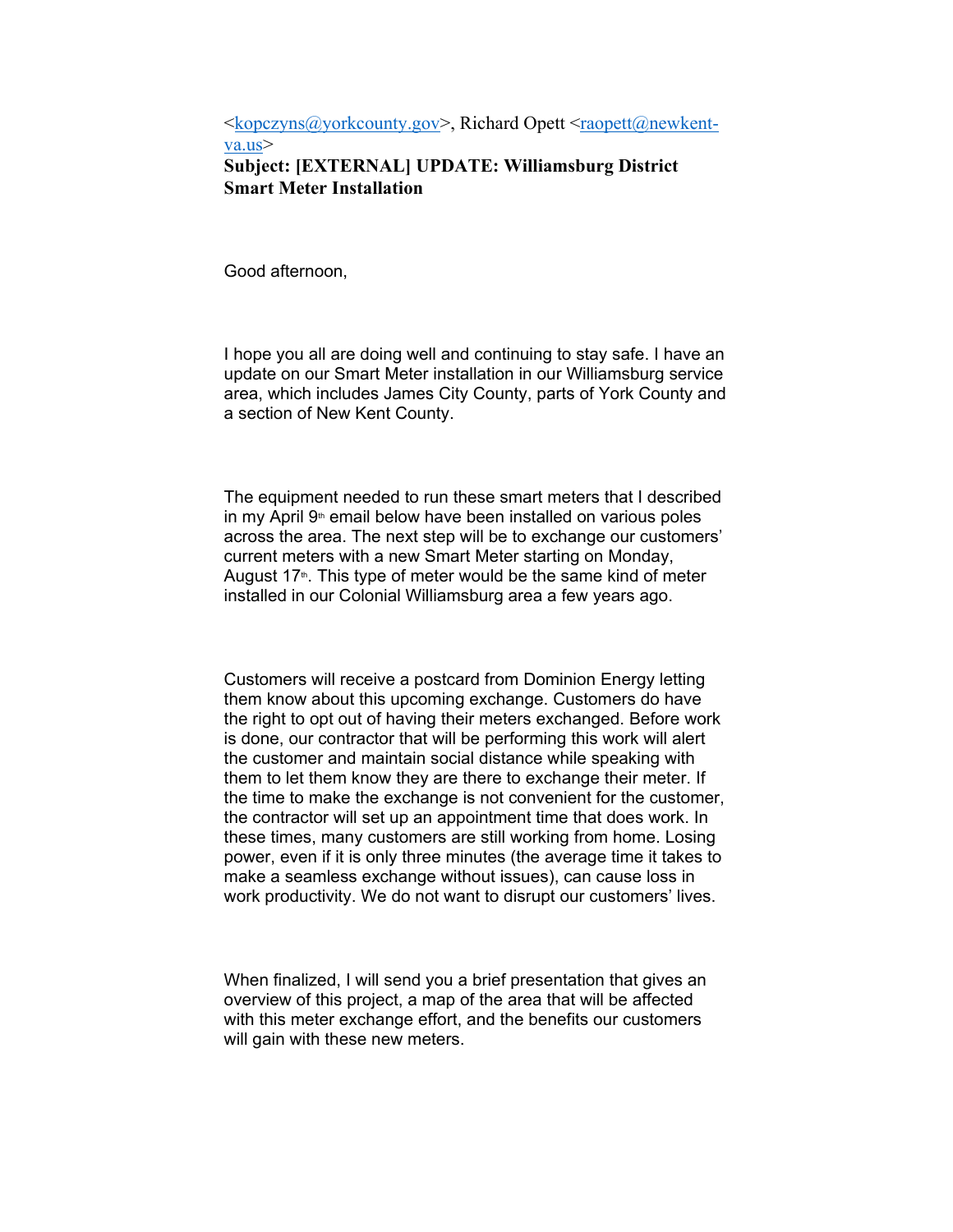If you have any questions or issues regarding this meter exchange project, please do not hesitate to contact me.

Thank you,



 **Sent:** Thursday, April 9, 2020 10:29 AM **To:** 'Andrew Trivette' [<ATrivette@williamsburgva.gov>](mailto:ATrivette@williamsburgva.gov); 'Scott Stevens' [<Scott.Stevens@jamescitycountyva.gov>](mailto:Scott.Stevens@jamescitycountyva.gov); 'Jason Purse' [<Jason.Purse@jamescitycountyva.gov>](mailto:Jason.Purse@jamescitycountyva.gov); 'Morgan, Neil' [<Neil.Morgan@yorkcounty.gov>](mailto:Neil.Morgan@yorkcounty.gov); 'Bellamy, Mark' [<bellamy@yorkcounty.gov>](mailto:bellamy@yorkcounty.gov); 'Rodney A. Hathaway' [<rahathaway@newkent](mailto:rahathaway@newkent-va.us)-va.us>; 'Justin M. Stauder'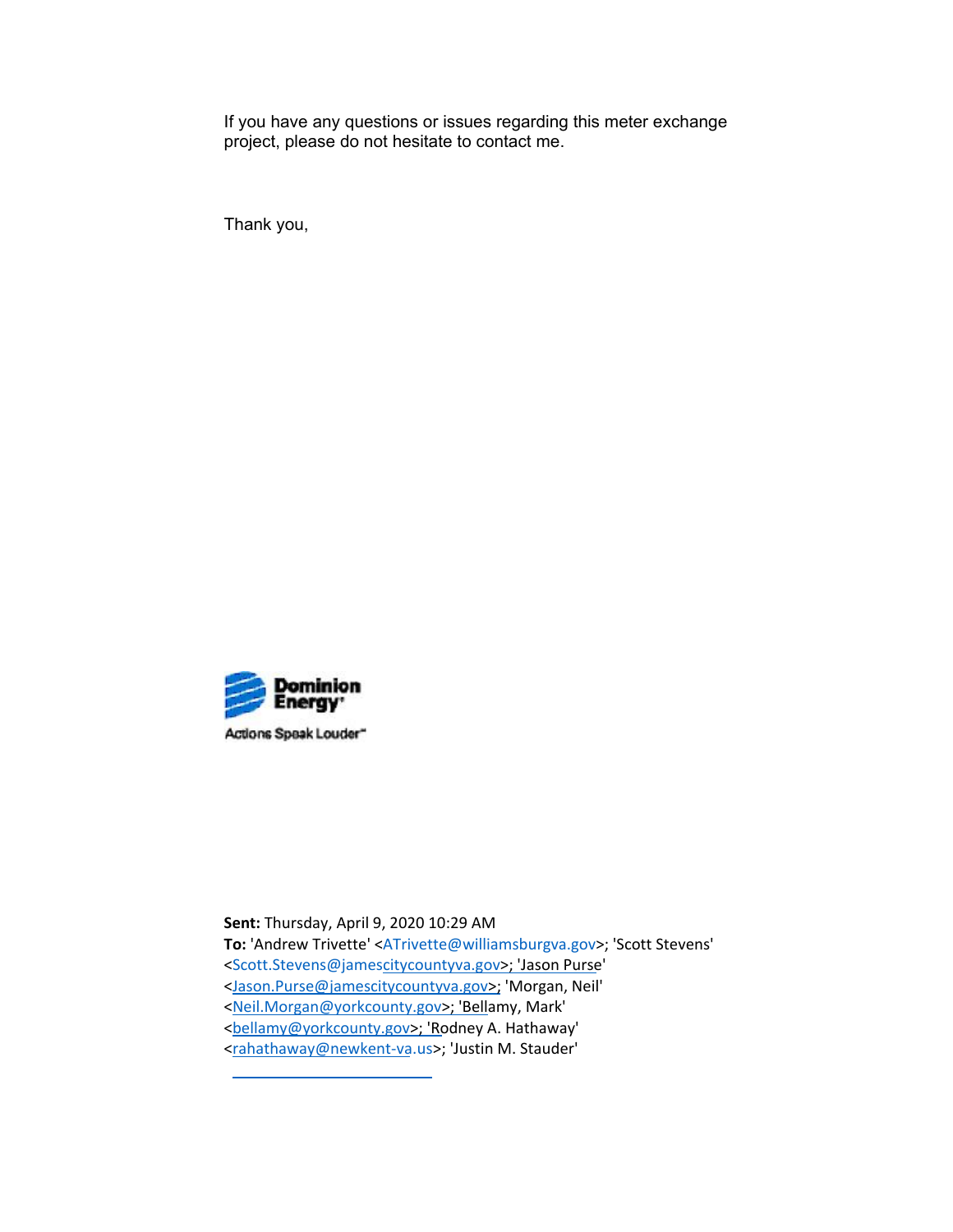#### <[jmstauder@newkent](mailto:jmstauder@newkent-va.us)‐va.us>

**Subject:** Williamsburg Smart Meter Installation

Good morning,

I hope you all are doing well and staying safe during this COVID-19 pandemic. I wanted to make you aware of some installations taking place. With many residents now homebound, you may receive calls about this work.

At Dominion Energy, we know our customers depend on us to deliver electricity safely and reliably every day. We're taking all necessary steps to continue providing the energy you need, while also protecting the health of our employees and contractors and supporting the national effort to manage the spread of the coronavirus.

I wanted to update you on some work occurring on our electric distribution system within the footprint of our Williamsburg Regional Office. We are currently **installing communication devices** on our electric poles as part of our continued deployment of advanced metering infrastructure.

- Communication devices are being installed now through the end of April at approximately 100 locations across the Williamsburg Office footprint.
- **NexGen** is the contractor conducting this work on behalf of the Dominion Energy Virginia.
- NexGen contractors practice social distancing in the field, following COVID-19 protocols. They work as a team of two and have very limited interaction with the public since they are simply installing devices on Dominion Energy poles.

We are taking all necessary steps to make sure our facilities remain fully operational and continue delivering electricity to our customers around the clock. Please contact me if you have any questions.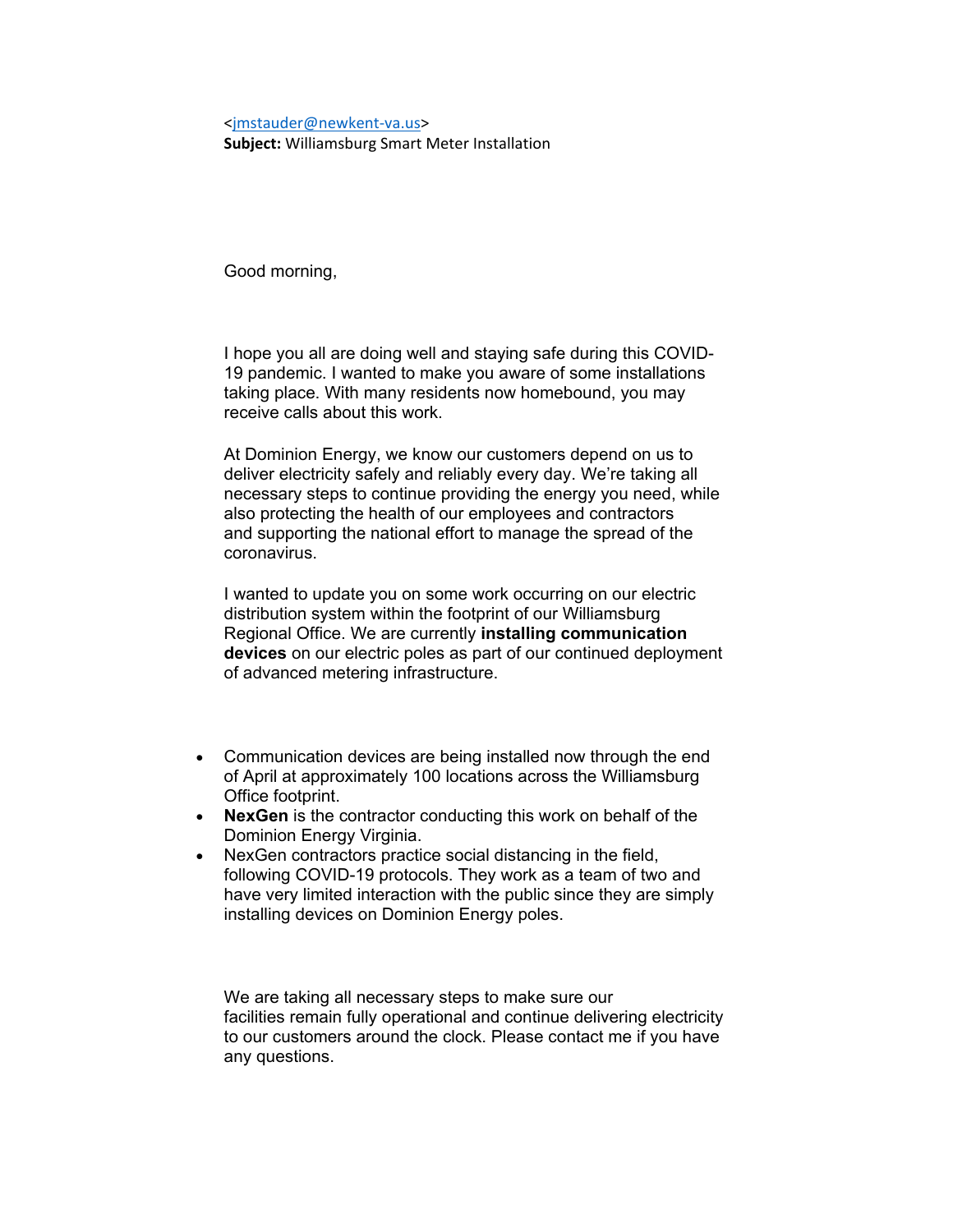CONFIDENTIALITY NOTICE: This electronic message contains unlawful. If you have received this electronic transmission in received the message in error, and delete it. Thank you. information which may be legally confidential and or privileged and does not in any case represent a firm ENERGY COMMODITY bid or offer relating thereto which binds the sender without an additional express written confirmation to that effect. The information is intended solely for the individual or entity named above and access by anyone else is unauthorized. If you are not the intended recipient, any disclosure, copying, distribution, or use of the contents of this information is prohibited and may be error, please reply immediately to the sender that you have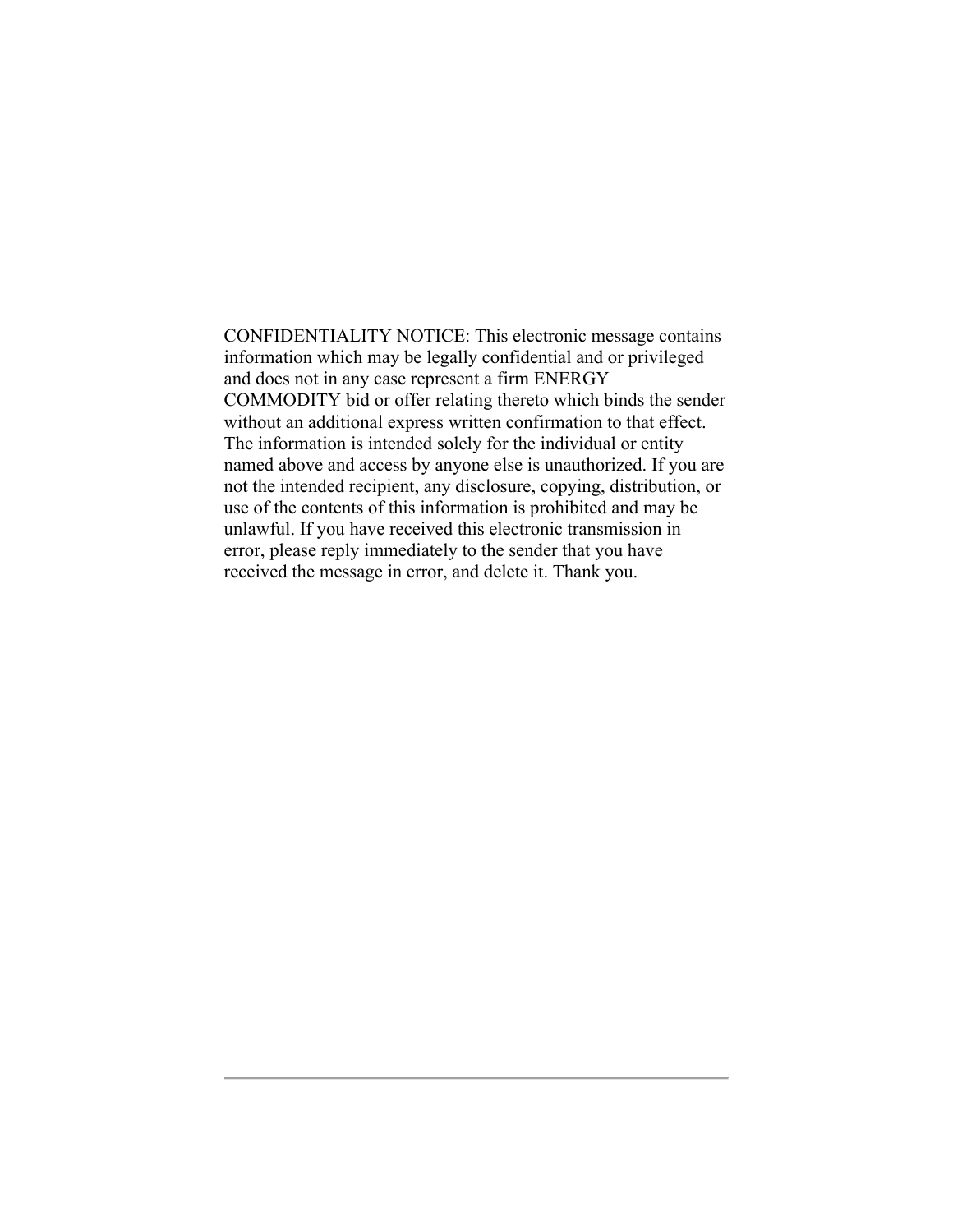WARNING: This email originated outside York County's email servers. Please verify the sender's identity, and use caution when clicking any links or opening any attachments.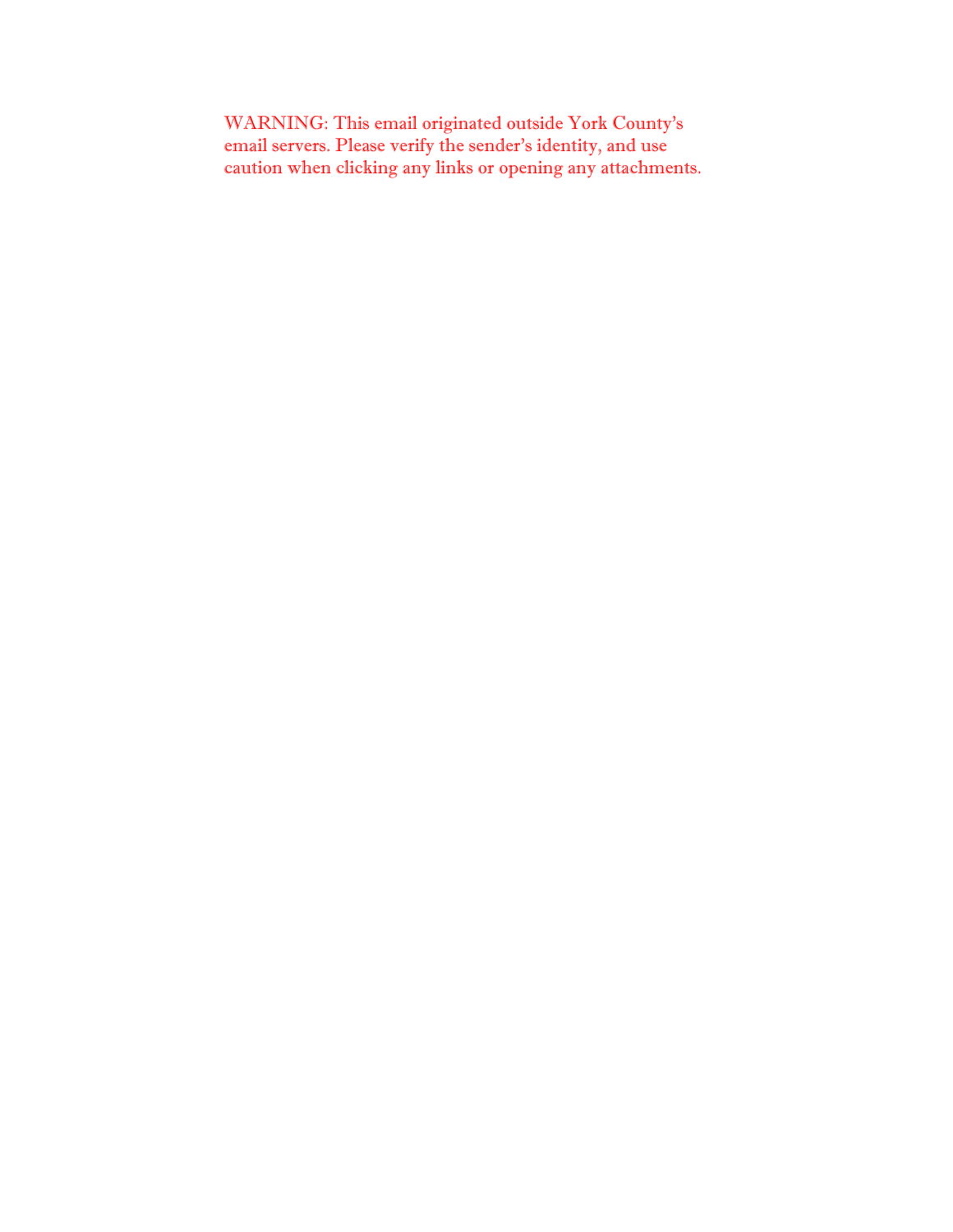| From:    | Craig Quigley <cquigley@hrmffa.org></cquigley@hrmffa.org> |
|----------|-----------------------------------------------------------|
| Sent:    | Friday, July 17, 2020 12:45 PM                            |
| To:      | Craig Quigley                                             |
| Subject: | [EXTERNAL] Executive Insight Brief                        |

Ladies & Gentlemen, below please find this week's edition of *Executive Insight Brief* **from The Roosevelt Group.** 

**Craig R. Quigley Rear Admiral, U.S. Navy (Ret.) Executive Director Hampton Roads Military and Federal Facilities Alliance 757-644-6324 (Office) 757-419-1164 (Mobile)**





**EXECUTIVE INSIGHT BRIEF** 

**July 17, 2020** 

## **TOP STORIES**

**Navy puts out fires aboard USS Bonhomme Richard after four days of fighting blaze** 

The Navy extinguished all known fires aboard the USS Bonhomme Richard after more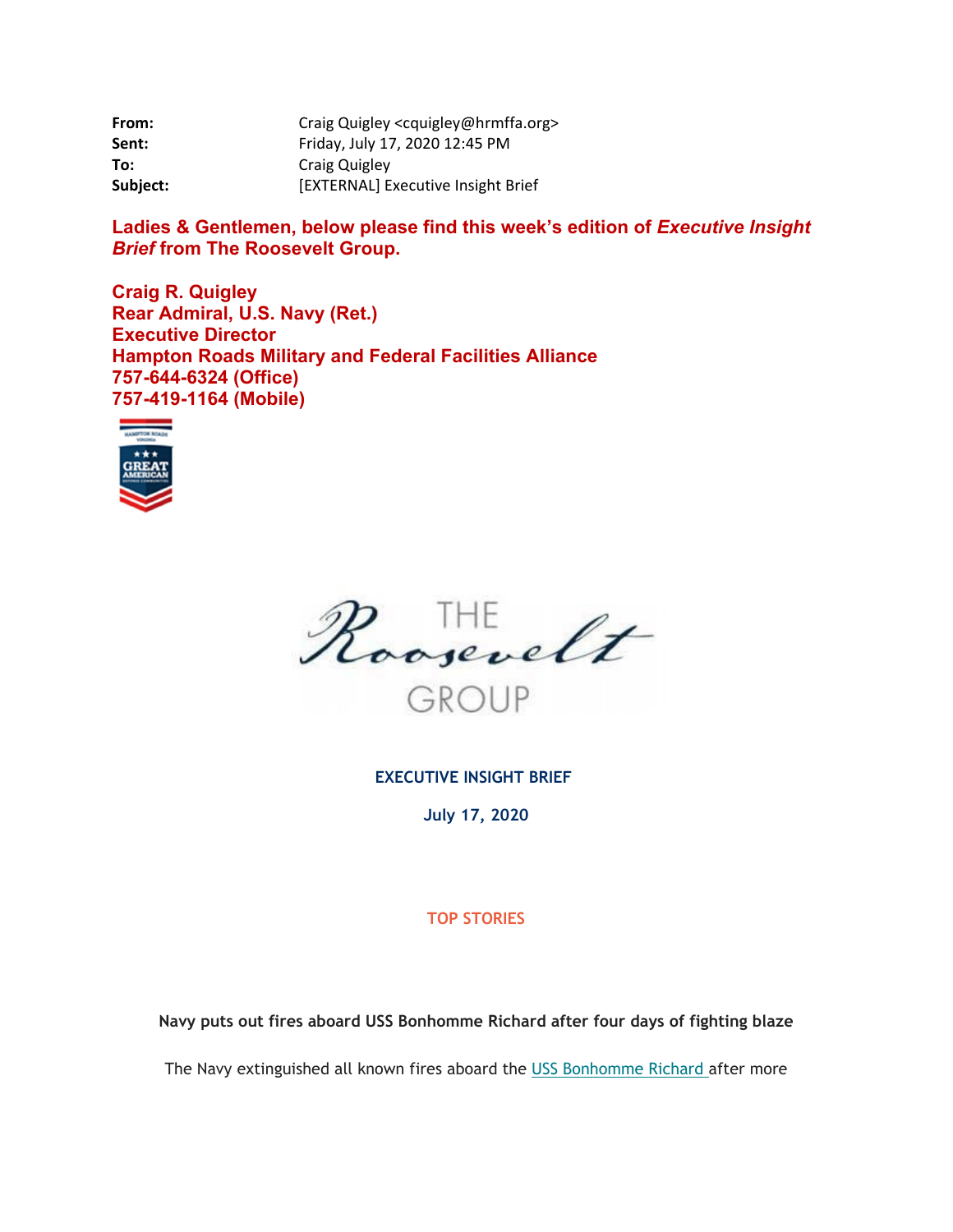Group Three, said in a statement. than four days of fighting the devastating blaze, a top service official said Thursday. The Navy does not yet know the cause of the fire that began Sunday morning as the amphibious assault ship was inport at Naval Base San Diego. "Our fire teams are investigating every space to verify the absence of fire. Until every space is checked and there are no active fires we will not be able to commence any official investigations," Rear Adm. Philip Sobeck, commander of Expeditionary Strike

## **The Air Force cancels its Open Skies recapitalization program after U.S. pulls out from treaty**

WASHINGTON — The U.S. Air Force on July 14 officially rescinded its solicitation to overhaul the OC-135 Open Skies aircraft, cancelling the program two months after President Donald Trump announced the United States' withdrawal from the Open Skies treaty.

"On 22 May 2020, the United States provided formal notice of its intent to withdraw from the Treaty on Open Skies. As a result, this announcement is hereby cancelled," the Air Force wrote in a statement on [beta.sam.gov](https://beta.sam.gov). The Open Skies Treaty permits its 34 signatory nations to conduct unarmed reconnaissance flights over the territory of other member-states for the purposes of monitoring military activity and controlling nuclear arms. The U.S. has relied upon two Boeing OC-135B aircraft flown by the 45th Reconnaissance Squadron out of Offutt Air Force Base, Neb., to carry out Open Skies missions since 1993.

#### **Pentagon effectively bans Confederate flag display**

The Pentagon released a new policy Friday that would ban the display of the Confederate battle flag without explicitly mentioning it.

The policy specifies which types of flags are allowed, a list that does not include the Confederate flag, thereby effectively banning it.

"We must always remain focused on what unifies us, our sworn oath to the Constitution and our shared duty to defend the nation," Defense Secretary Mark Esper wrote in a memo laying out the new policy. "The flags we fly must accord with the military imperatives of good order and discipline, treating all our people with dignity and respect, and rejecting divisive symbols."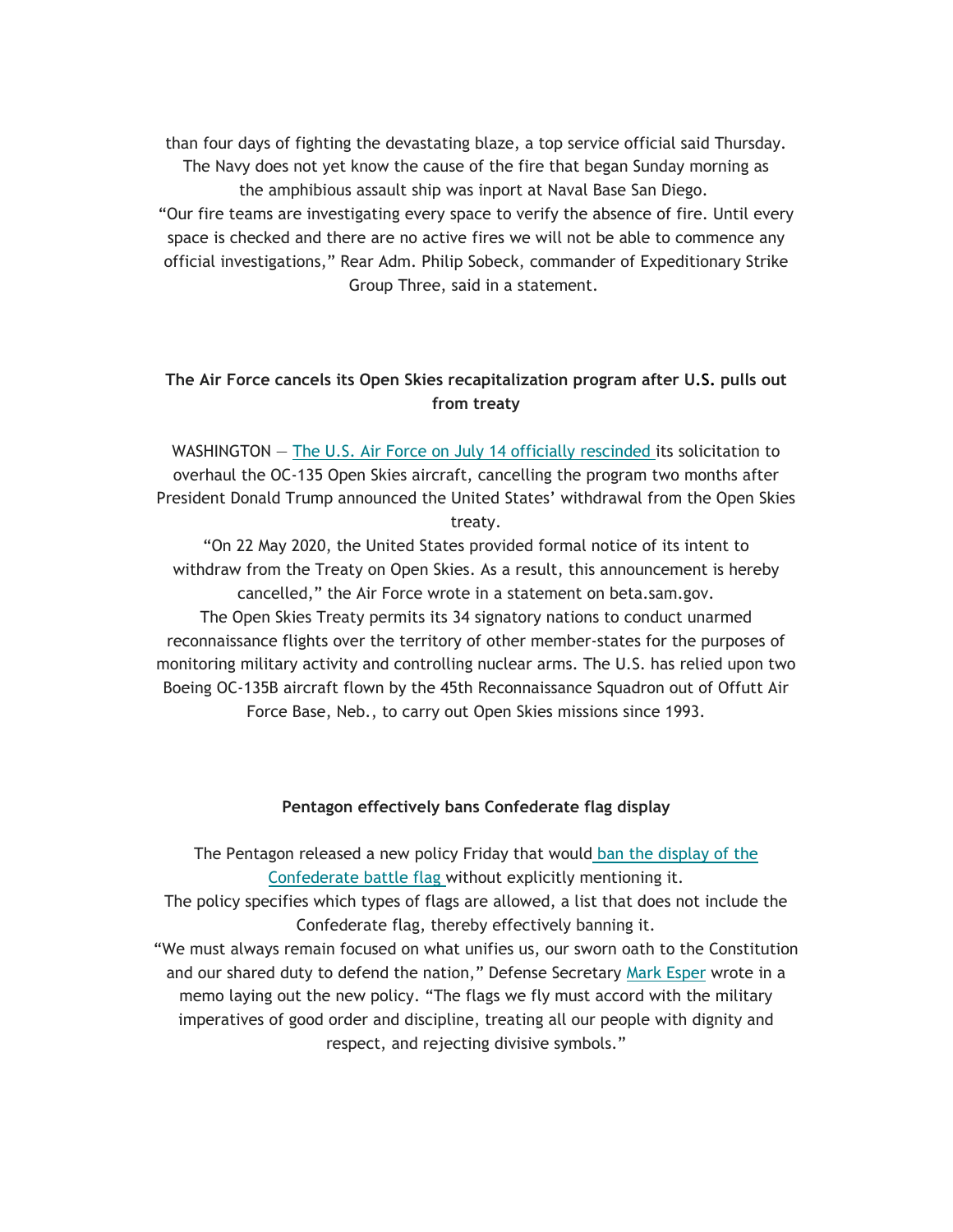#### **U.S. accuses Russian mercenaries of planting land mines in Libya**

The Pentagon on Wednesday accused Russian mercenaries in Libya of planting land mines and improvised explosive devices (IEDs) in and around Tripoli, the war-torn country's capital.

"Verified photographic evidence shows indiscriminately placed booby-traps and minefields around the outskirts of Tripoli" to roughly 285 miles east to the coastal town of Sirte since mid-June, U.S. Africa Command (Africom) said in a statement. "These weapons are assessed to have been introduced into Libya by the Wagner Group," a private military company backed by the Russian government, Africom added.

## **End of the jumbo: British Airways retires 747 early due to coronavirus crisis**

(Reuters) - British Airways, the world's largest operator of Boeing 747s, will retire its entire jumbo jet fleet with immediate effect after the COVID-19 pandemic sent air travel into freefall.

For over 50 years, Boeing's (BA.N) "Queen of the Skies" has been the world's most easily recognised jetliner with its humped fuselage and four engines. But its days were already numbered before the pandemic struck earlier this year.

British Airways (BA) had been planning to retire the aircraft in 2024, but with passenger numbers decimated this year, and experts forecasting it will be years before they recover, the airline said it was unlikely its 747s would operate commercially again. "It is with great sadness that we can confirm we are proposing to retire our entire 747 fleet with immediate effect," BA said in a statement on Thursday.

#### **UAE aims to launch Mars mission on July 20: Dubai Media Office**

DUBAI (Reuters) - The United Arab Emirates said on Friday it would launch its mission to Mars on July 20, depending on weather conditions at the launch site in Japan, Dubai's media office said on Twitter.

The launch of the UAE's Hope probe from Japan's Tanegashima Space Center has been delayed twice due to unsettled weather. The probe is set to make a seven-month journey to the red planet before orbiting it and sending back data about the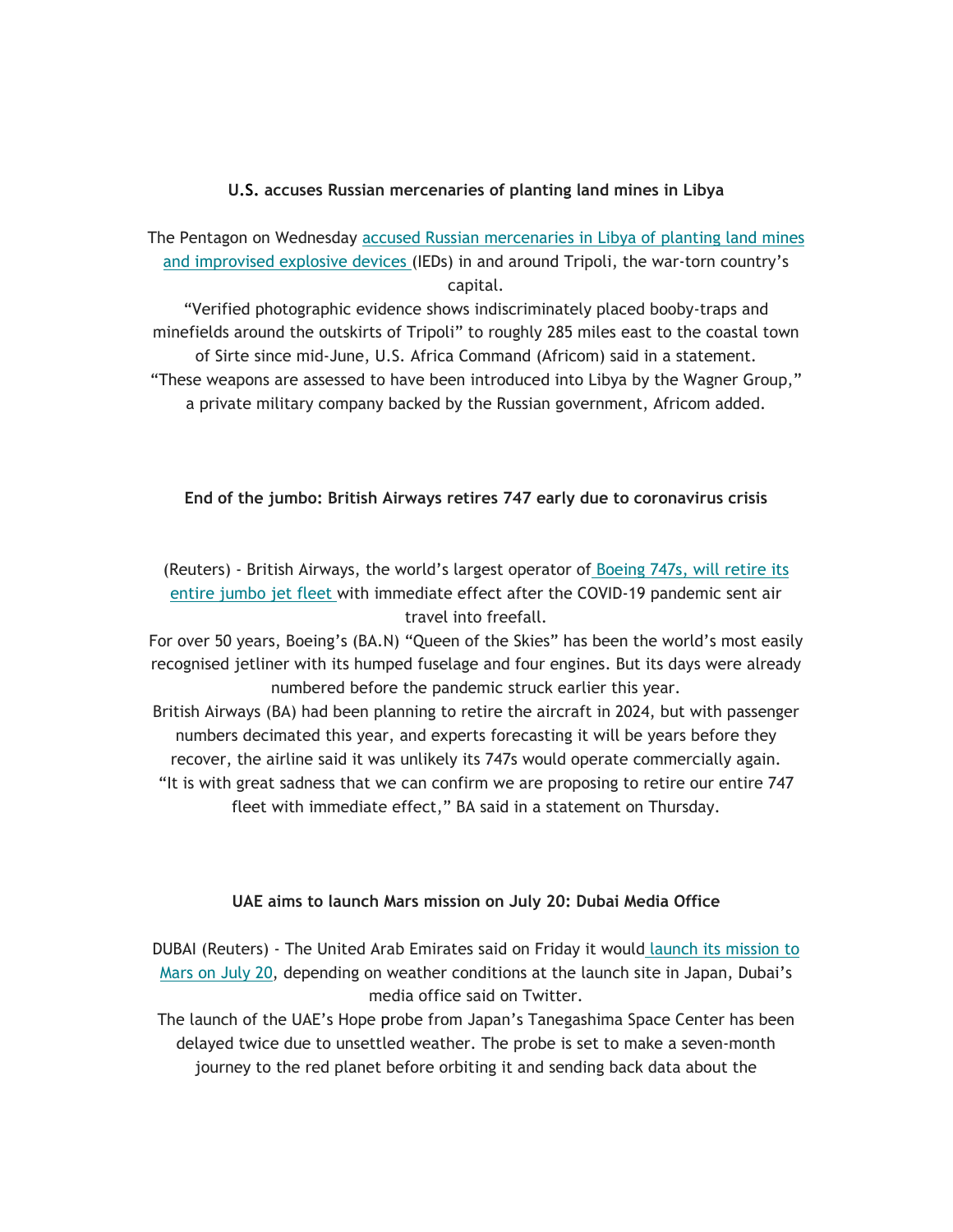atmosphere.

## **The case for robust defense spending, by Cong. Rob Wittman**

President John Adams once wrote: "National defense is one of the cardinal duties of a Statesman." These words are as true now as they were when they were written in 1815. However, unlike in 1815, the weight of these words seems lost on some in Congress. As Congress moves forward with the National Defense Authorization Act and the passage of the defense appropriations bill, there are irresponsible calls for blanket cuts to defense spending that are either misguided or willfully ignorant of the role the U.S. military plays in maintaining global stability.

# **Nimitz, Reagan Carrier Strike groups pick up dual-carrier exercises in South China Sea again**

The Nimitz and Ronald Reagan Carrier Strike groups picked up high-end dual-carrier exercises in the South China Sea again July  $17 - a$  move that comes after the U.S. said Beijing's "claims to offshore resources across most of the South China Sea are completely unlawful."

Together, the carriers and their strike groups are partaking in tactical air defense exercises to "maintain warfighting readiness and proficiency" the Navy said in a July 17 news release.

"Nimitz and Reagan Carrier Strike Groups are operating in the South China Sea, wherever international law allows, to reinforce our commitment to a free and open Indo-Pacific, a rules based international order, and to our allies and partners in the region," Rear Adm. Jim Kirk, commander of the Nimitz Carrier Strike Group, said in the Navy news release.

## **Boeing to support NASA with ISS operations through 2024**

(Reuters) - Boeing Co (BA.N) said on Wednesday it would support International Space Station (ISS) operations through September 2024 as part of a \$916 million contract extension with NASA.

Under the contract valued at about \$225 million annually, Boeing will provide engineering support services, resources and personnel for activities aboard the ISS and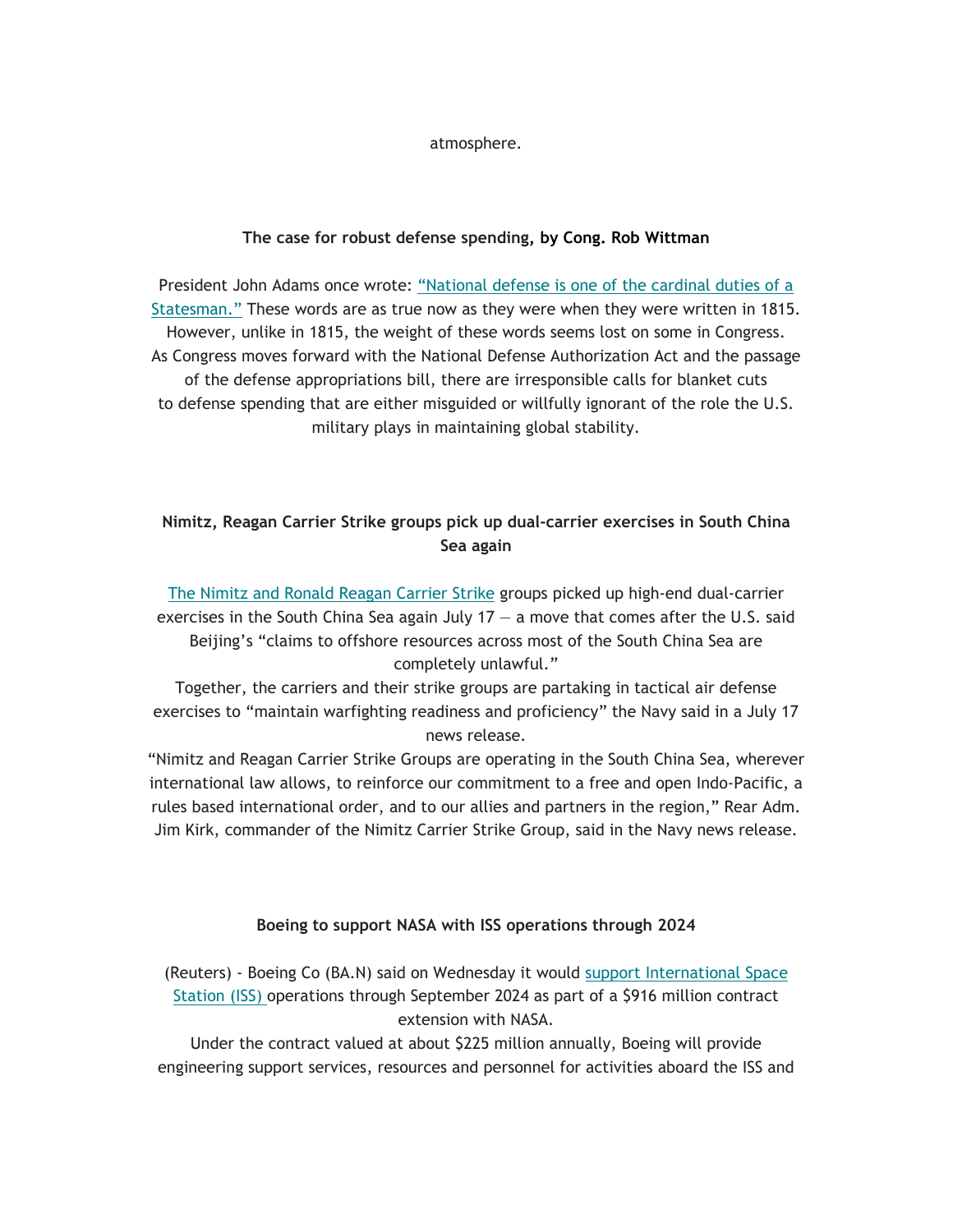manage the station's systems.

NASA selected Boeing as the prime contractor for the ISS in 1993.

The U.S. planemaker and aerospace major said recent analysis showed the spacecraft was safe and mission-capable.

## **THIS DAY IN HISTORY**

180

Six inhabitants of Carthage, North Africa executed for being Christians. Earliest record of Christianity in this part of the world.

#### 1203

Siege of Constantinople begins during the fourth Crusade, Crusaders aboard a Venetian fleet attack the city

#### 1762

Catherine II becomes tsarina of Russia following the murder of Peter III

#### 1918

The Romanov royal family and several of their retainers are executed by a Bolshevik firing squad in the basement of Ipatiev House, in Yekaterinburg, Siberia

#### 1936

Spanish generals Francisco Franco and Emilio Mola lead a right-wing uprising, starting the Spanish Civil War

#### 1945

Potsdam Conference: Harry Truman, Joseph Stalin and Winston Churchill hold 1st post-World War II meeting

## 2014

Malaysia Airlines Flight 17 is shot down over Eastern Ukraine by a Buk surface-to-air missile launched from pro-Russian separatist-controlled territory, killing all 283 passengers and 15 crew on board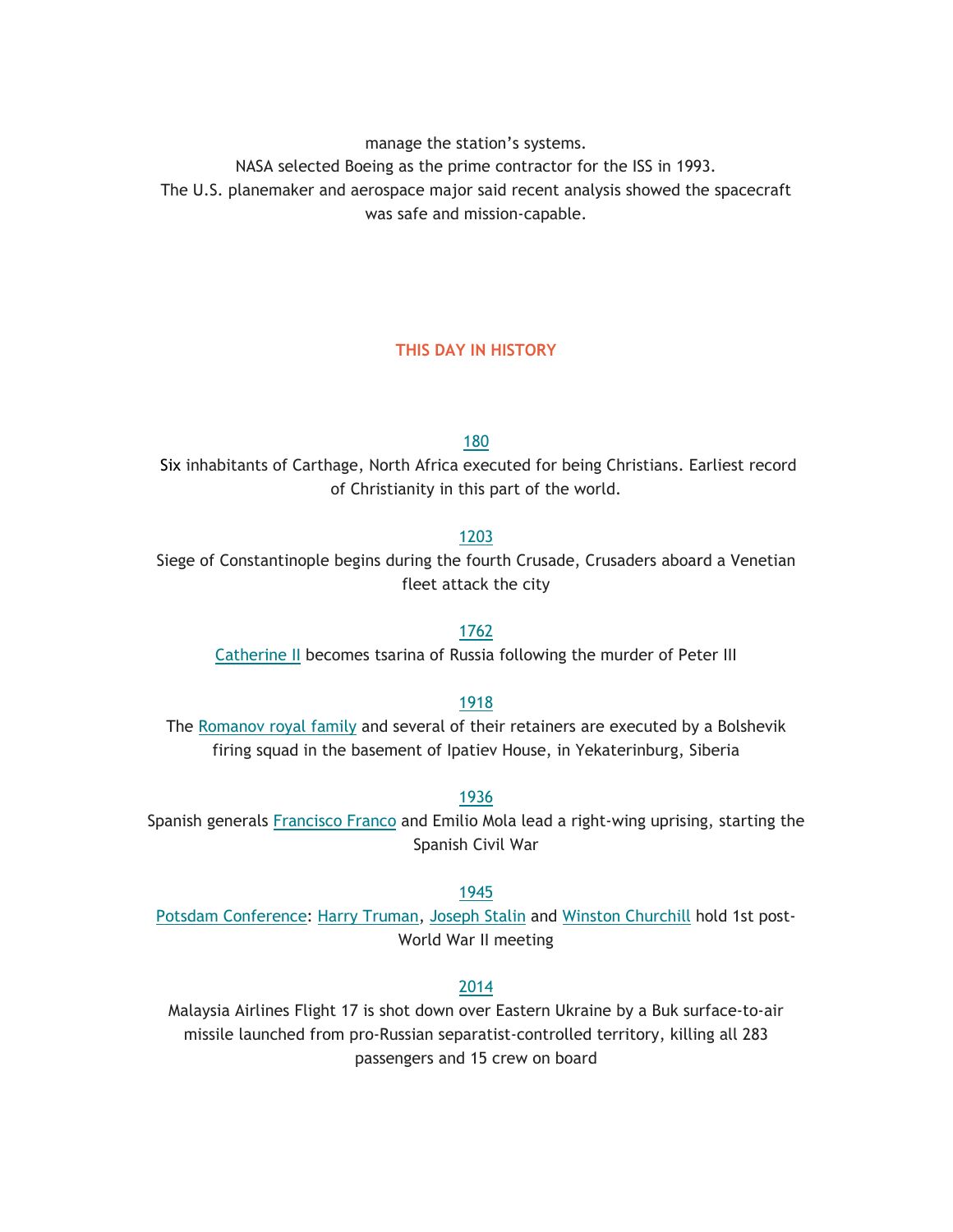## **LOOK AHEAD**

The House Homeland Security Cybersecurity, Infrastructure Protection and Innovation Subcommittee holds a hearing on "Defending Against Future Cyberattacks: Evaluating the Cyberspace Solarium Commission Recommendations." 12:30 PM EDT on 07/17/2020 House Homeland Security Committee Cybersecurity, Infrastructure Protection and Innovation Subcommittee

202-226-2616

Witnesses:

- Rep. Mike Gallagher
- Sen. Angus King
- Samantha Ravich, Commissioner of the Cyberspace Solarium Commission
- Suzanne Spaulding, senior advisor at the Center for Strategic and International **Studies**

WJLA-TV's Government Matters program holds a discussion via webinar, beginning at 1 p.m., on "what has changed as a result of COVID-19, the Defense Space Strategy, Air Force acquisitions, supply chain and the priorities for Air Mobility Command," part of the "NatSec 2020: Coronavirus and Beyond" series.

1:00 PM EDT on 07/17/2020

703-357-5895

George Jackson; Webinar information is available

at [https://www.fedinsider.com/natsec-2020-coronavirus-beyond/](https://www.fedinsider.com/natsec-2020-coronavirus-beyond) Participants:

- Will Roper, Assistant secretary of the Air Force for acquisition, technology and logistics
- Stephen Kitay, Deputy assistant Defense secretary for space policy
- Francis Rose, Host of WJLA-TV's Government Matters program
- Air Force Lt. Gen. Jacqueline Van Ovost, Deputy commander of the Air Force Air Mobility Command
- Vice Chief of Staff of the Air Force Gen. Stephen "Seve" Wilson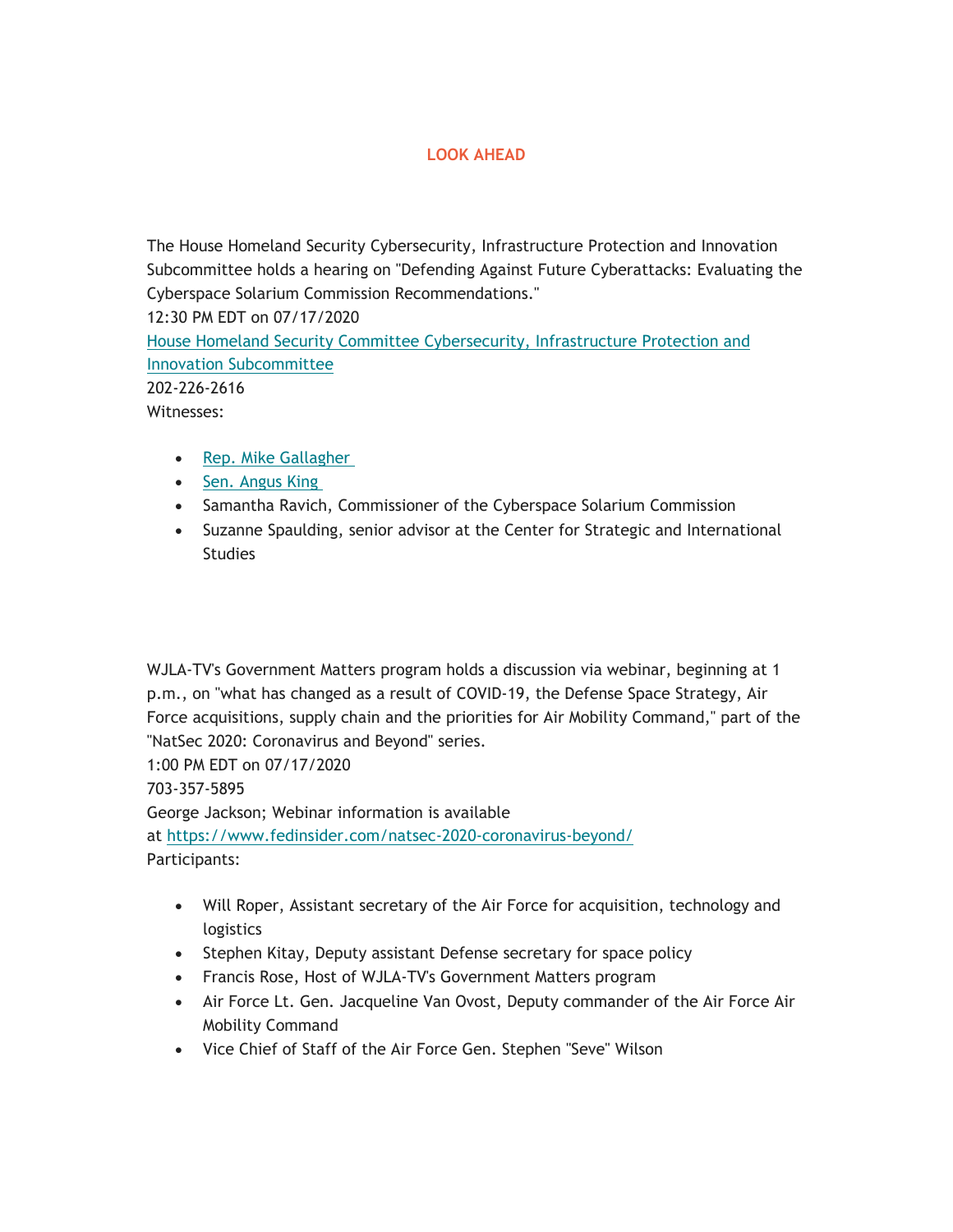Patty St. George, KPMG senior partner and Air Force account lead

NDN holds a webinar, beginning at 2:30 p.m., with House Armed Services Chairman  $Adam$ Smith, (D-Wash.) 2:30 PM EDT on 07/17/2020 202-544-9200 Webinar information is available at [https://us02web.zoom.us/webinar/register/WN\\_nbXwlWXiREa2\\_G4qny7hYA](https://us02web.zoom.us/webinar/register/WN_nbXwlWXiREa2_G4qny7hYA)

The Armed Forces Communications and Electronics Association holds a discussion via webinar, beginning at 12 p.m., on "What is the Key to Cyber Resilience in Our Post-COVID-19 World?" 12:00 PM EDT on 07/20/2020 703-631-6179 Webinar information is available at [https://afcea.informz.net/AFCEA/pages/SIGNAL\\_Webinar\\_Series](https://afcea.informz.net/AFCEA/pages/SIGNAL_Webinar_Series) Participants:

- Tim Persons, Chief scientist and managing science, technology assessment and analytics director at the Government Accountability Office
- Robert Ackerman, Editor in chief of Signal Magazine
- Alexander Kott, Chief scientist at the Army Research Laboratory
- Army Maj. Gen. Garrett Yee, Assistant to the director of the Defense Information Systems Agency

National Security Commission On Artificial Intelligence holds a meeting by webcast to consider potential recommendations to Congress and the Executive Branch. 1:30 PM EDT on 07/20/2020 [nscai-dfo@nscai.gov](mailto:nscai-dfo@nscai.gov) 703-614-6379 Angela Ponmakha; Registration required at<https://www.nscai.gov>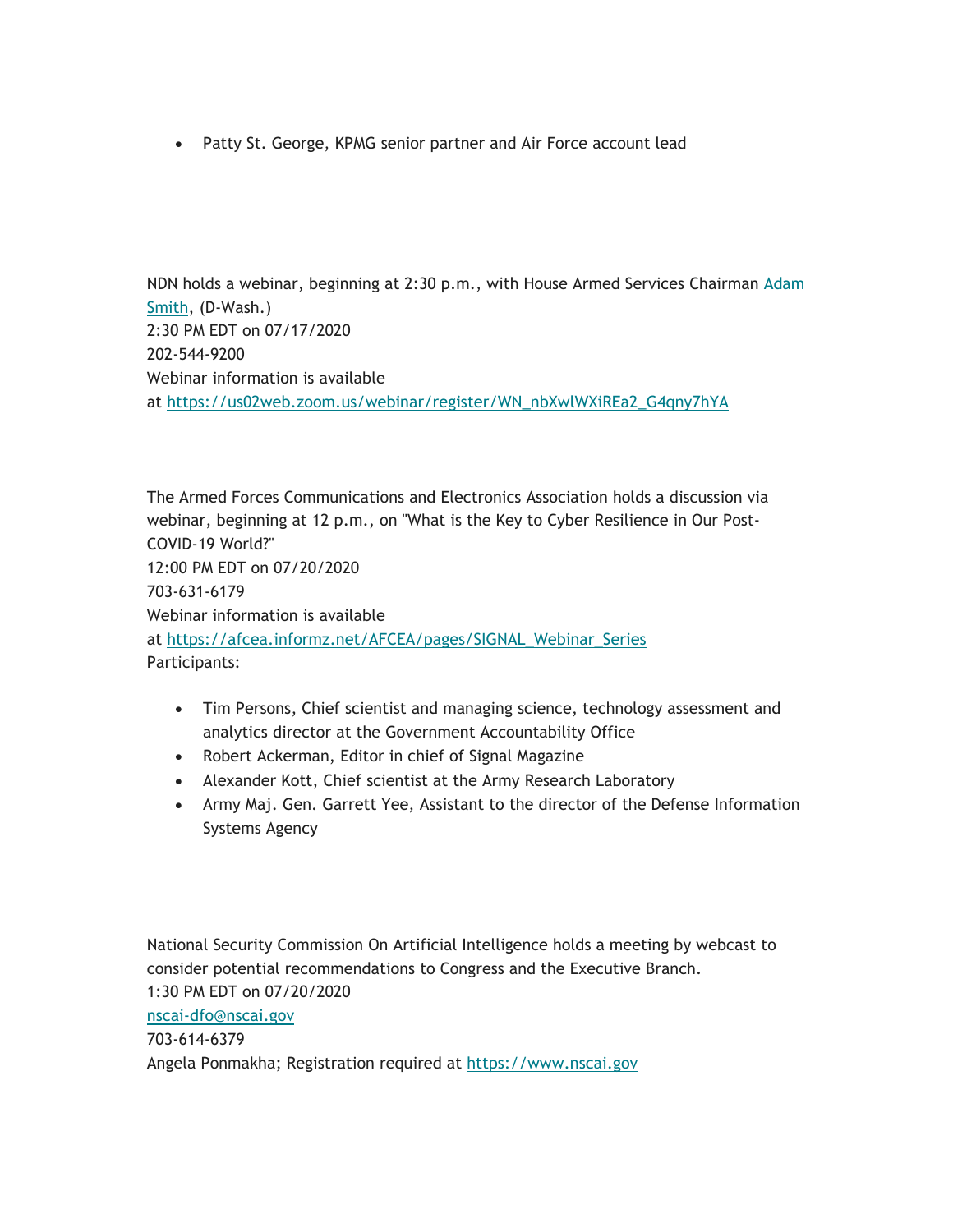The Intelligence and National Security Alliance holds a discussion via webcast, beginning at 9 a.m., with John Felker, assistant integrated operations director at the Cybersecurity and Infrastructure Security Agency. 9:00 AM EDT on 07/21/2020 [pr@insaonline.org](mailto:pr@insaonline.org)  Information on the webcast is available at <https://www.insaonline.org/event/coffee>conversation-with-john-felker/ Participants:

Suzanne Wilson Heckenberg, INSA president

Georgetown University's School of Foreign Service and the U.S. Army Futures Command hold a Weaponized Information Virtual Conference, beginning at 9 a.m. 9:00 AM EDT on 07/21/2020

[gucomm@georgetown.edu](mailto:gucomm@georgetown.edu)

202-687-4328

Information on the webcast is available at <https://www.eventbrite.com/e/us-army-mad>scientist-weaponized-information-virtual-conference-registration-111828112896

Intelligence and National Security Alliance hosts "Coffee & Conversation with John Felker, CISA." 9:00 AM EDT on 07/21/2020 RSVP

The Senate Foreign Relations Committee holds a hearing on the nominations on Marshall Billingslea to be undersecretary of State for arms control and international security; C.J. Mahoney to be legal adviser at the State Department; and Carlos Trujillo to be an assistant secretary of State for Western Hemisphere affairs. 10:00 AM EDT on 07/21/2020 106 Dirksen Senate Office Building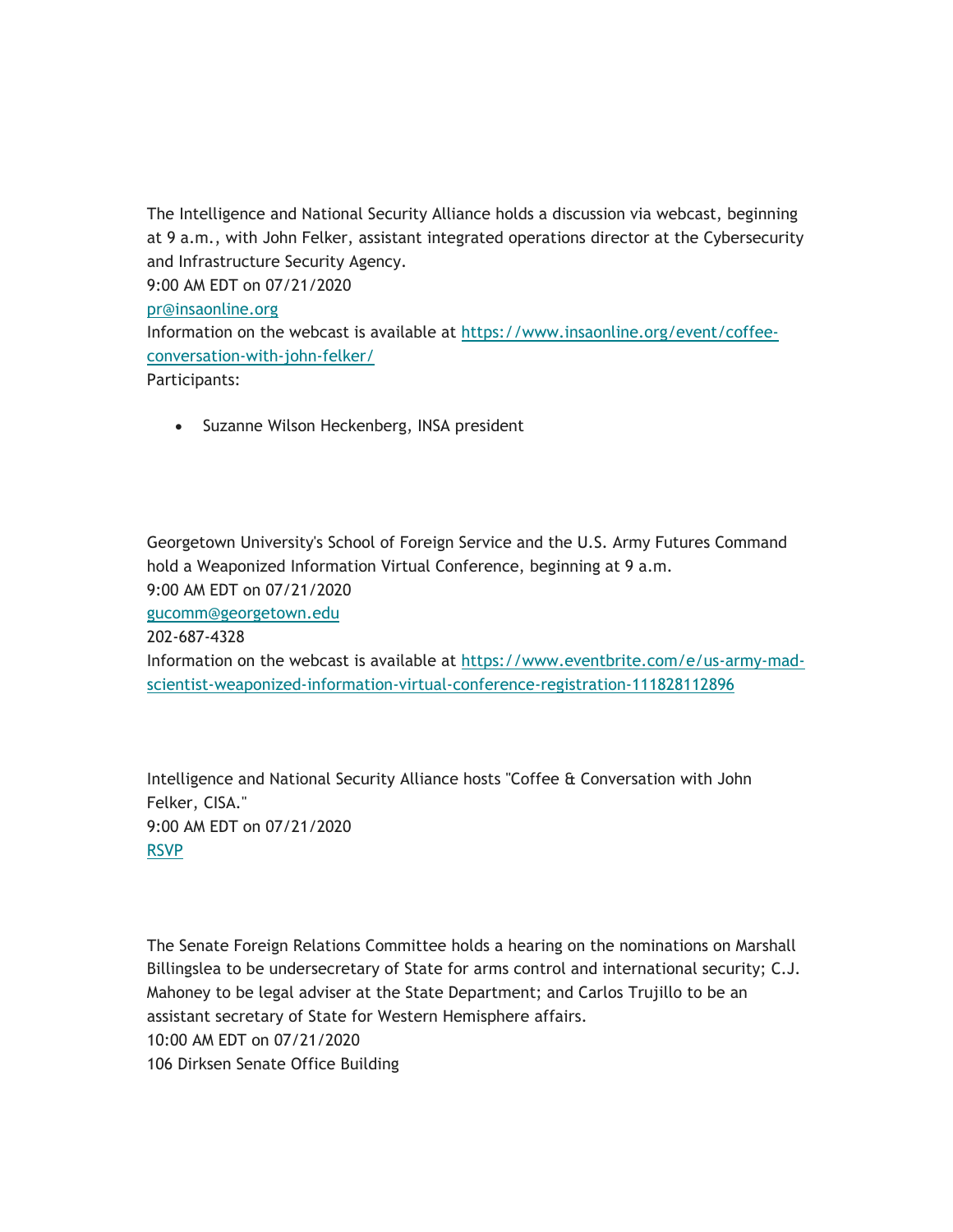## Senate Foreign Relations Committee 202-224-6797 Witnesses:

The nominees

The Atlantic Council holds a webinar, beginning at 1:30 p.m., on "North Star: The First Department of the Air Force Arctic Strategy." 1:30 PM EDT on 07/21/2020 [press@atlanticcouncil.org](mailto:press@atlanticcouncil.org)  202-778-4993 Travis Horne; Webinar information is available at<https://www.atlanticcouncil.org/event/north-star-the-first-department-of-the-air>force-arctic-strategy/ Participants:

- former Undersecretary of State for Global Affairs Paula Dobriansky
- Air Force Chief of Staff Gen. David Goldfein
- Air Force Chief of Space Operations Gen. John Raymond
- Air Force Secretary Barbara Barrett

The Johns Hopkins University Paul H. Nitze School of Advanced International Studies holds a webcast, beginning at 3:30 p.m., on "The State of the United States Air Force." 3:30 PM EDT on 07/21/2020

#### [sande100@jhu.edu](mailto:sande100@jhu.edu)

202-663-5620

Stacy Anderson; Information on the webcast is available at <https://sais.jhu.edu/campus>events

Participants:

Air Force Chief of Staff Gen. David Goldfein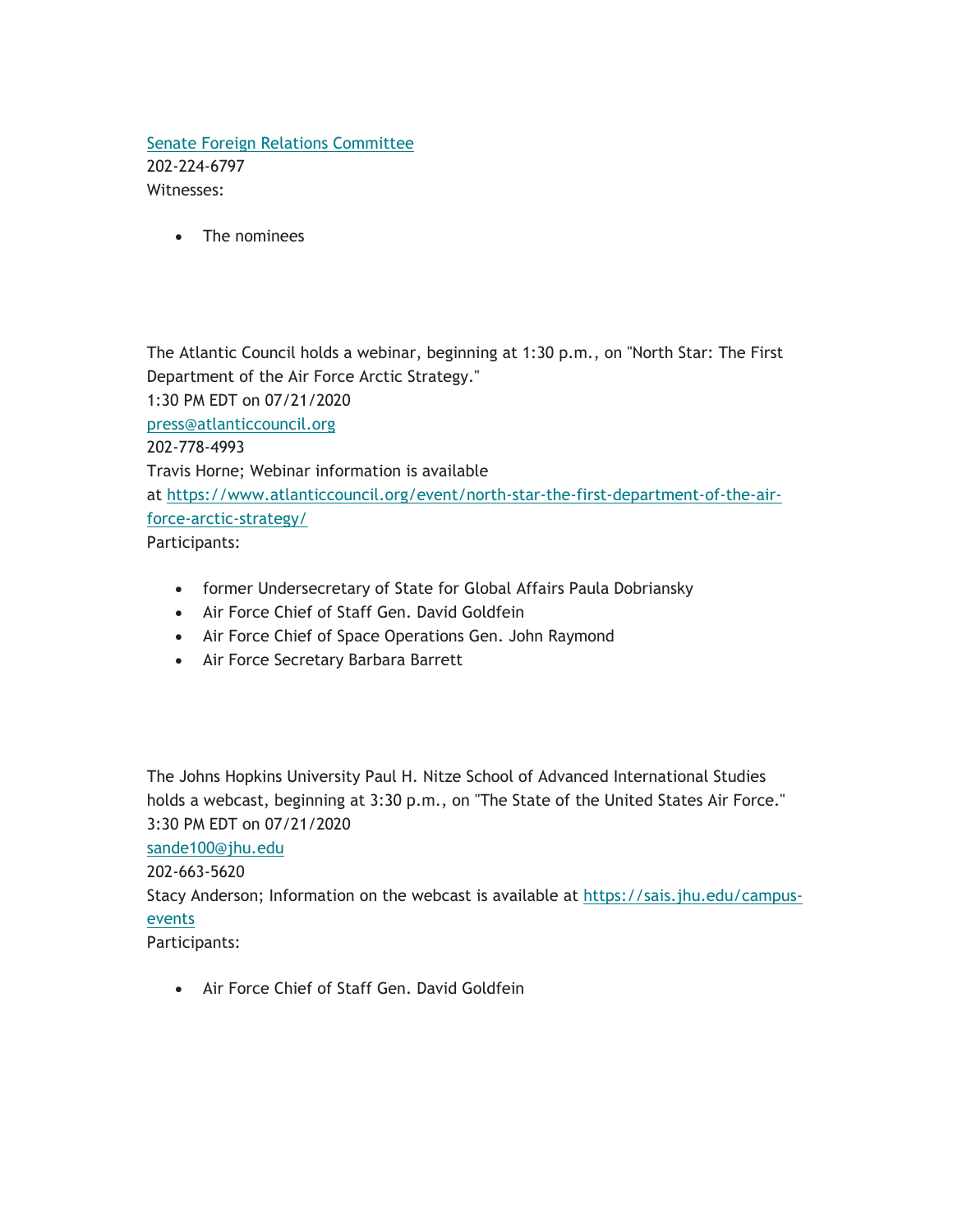The Middle East Institute holds a webinar, beginning at 10 a.m., on "present and future challenges and opportunities facing U.S. maritime goals and plans in the Central Command region." 10:00 AM EDT on 07/22/2020 [events@mei.edu](mailto:events@mei.edu)  202-785-1141 ext. 202; Webinar information is available at<https://www.mei.edu/events/mei>defense-leadership-series-episode-5-us-navcent-fifth-fleet-and-combined-maritimeforces Participants:

 Navy Vice Adm. James Malloy, Commander of U.S. Central Command Naval Forces

The House Oversight and Reform Committee holds a hearing on "F-35 Joint Strike Fighter: Ensuring Safety and Accountability in the Government's Trillion Dollar Investment." 10:00 AM EDT on 07/22/2020 2154 Rayburn House Office Building House Oversight and Reform Committee 202-225-5051

Full committee hearing on the nomination of Christopher C. Miller to be the director of the National Counterterrorism Center; and Peter Hovakimian to be general counsel of the Office of the Director of National Intelligence. 10:00 AM EDT on 07/22/2020 325 Russell Senate Office Building 202-224-1700 <http://intelligence.senate.gov> Witnesses:

• The nominees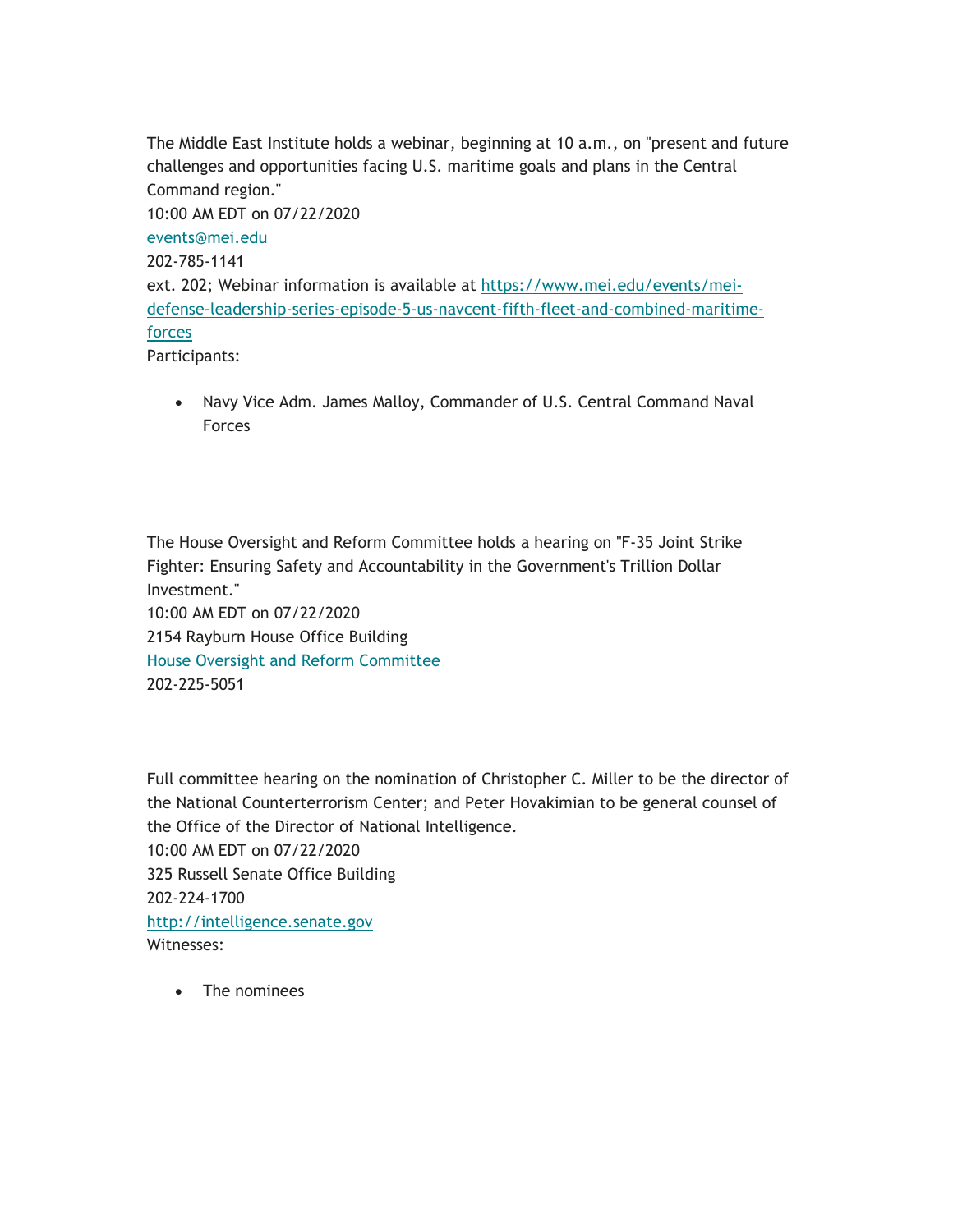Defense Department; Army, Corps of Engineers Department holds a meeting by teleconference of the Inland Waterways Users Board to receive briefings and presentations regarding the investments, projects and status of the inland waterways system of the United States and conduct discussions and deliberations on those matters.

Agenda includes: Status of FY2020 funding for inland and coastal Navigation; Status of the Inland Waterways Trust Fund; Waterborne Commerce Data Collection Update; Status of the construction activities for Olmsted Locks and Dam Project, the Monongahela River Locks and Dams 2, 3, and 4 Project, the Chickamauga Lock Project and the Kentucky Lock Project; and Status of the inland waterways Capital Investment Strategy development 1:00 PM EDT on 07/22/2020 [Mark.Pointon@usace.army.mil](mailto:Mark.Pointon@usace.army.mil)  703-428-6438 Mark Pointon; Conference call at 866-434-5269; Access Code, 4935871; Security Code

1234; Webcast at<https://usace.webex.com/meet/ndc.nav>

The Center for a New American Security holds its 2020 National Security Conference via webcast, beginning at 1 p.m., on "A Deadly Game: East China Sea Crisis 2030," the final of a four-part series in the America Competes Summer Series.

1:00 PM EDT on 07/22/2020

[cstevens@cnas.org](mailto:cstevens@cnas.org)

202-695-8166

Cole Stevens, or [comms@cnas.org](mailto:comms@cnas.org); Webinar information is available at<https://www.cnas.org/events/cnas-2020-national-security-conference>

The Institute for Defense and Government Advancement holds its Counter-Hypersonic Weapons Summit via webinar, beginning at 12 p.m., July 23-24.

Highlights:

— Noon: Defense Undersecretary for Acquisition and Sustainment Ellen Lord delivers remarks on "DOD Acquisition and Sustainment Initiatives to Support Defensive Hypersonic Capability"

— 1:30 p.m.: Shari Feth, program executive for advanced technology at the Missile Defense Agency, delivers remarks on "Guiding the Development of Defensive Hypersonic